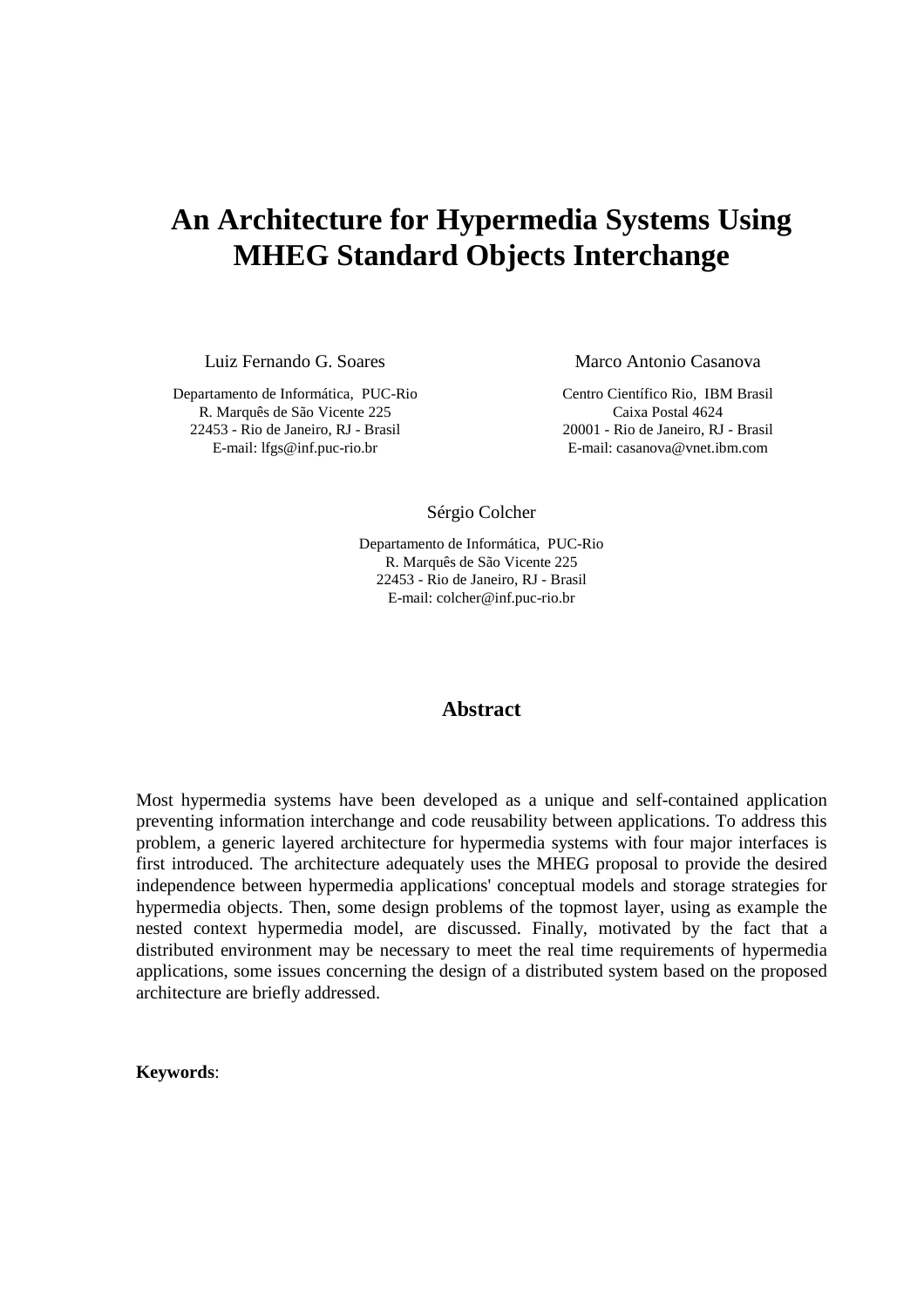# **1. Introduction**

In recent years, many application domains such as education, training systems, office and business systems, information and point of sales systems, etc. saw an explosion of multimedia services. This trend can be explained by the increasing availability of multimedia resources on many modern computers, sometimes called *Multimedia Platforms*. Also, compression standards, like JPEG or MPEG, allowed the development of dedicated integrated circuits which can be installed in mother boards, like any other basic system resource. Additionally, the increasing availability of optical disks and digital transmission media, such as broadband telecommunications networks (like B-ISDN) permit the exchange of very large amounts of data.

In this context, many multimedia applications will be designed to run on heterogeneous platforms, or to be interconnected to offer a more sophisticated multimedia service. These services will use large quantities of structured multimedia objects, which can be either locally stored on a workstation, or retrieved from remote sources through a communication network. This multimedia data may represent a significant investment, so it becomes vital to ensure that this information is not lost due the incompatibilities in data structures supported by the different applications.

Most hypermedia systems have been developed as a unique and self-contained application preventing the interoperability, information interchange, and code reusability between applications. Some exceptions must be mentioned in this context, such as the NEPTUNE system [DeSc86]and the Hypertext Abstract Machine (HAM) [CaGo88].

From the previous scenario, a number of underlying requirements for a hypermedia architecture can be identified:

- 1. the architecture must be *open* with respect to two distinct aspects:
	- a) open with respect to interconnection, which means that interchangeable objects must follow an international standard, allowing the interoperability and data availability among systems;
	- b) open with respect to its structure, which means that it must present well defined interfaces, corresponding to different levels of services, that enable:
		- properly engineered applications software to be ported with minimal changes across systems,
		- maximal code reusability among applications;
- 2. applications must handle multimedia information in such a way that real-time interactivity (including acquisition of multimedia data), as well as real-time interchange, can be ensured;
- 3. the architecture must be possible to be used in a distributed environment, which is necessary to provide both: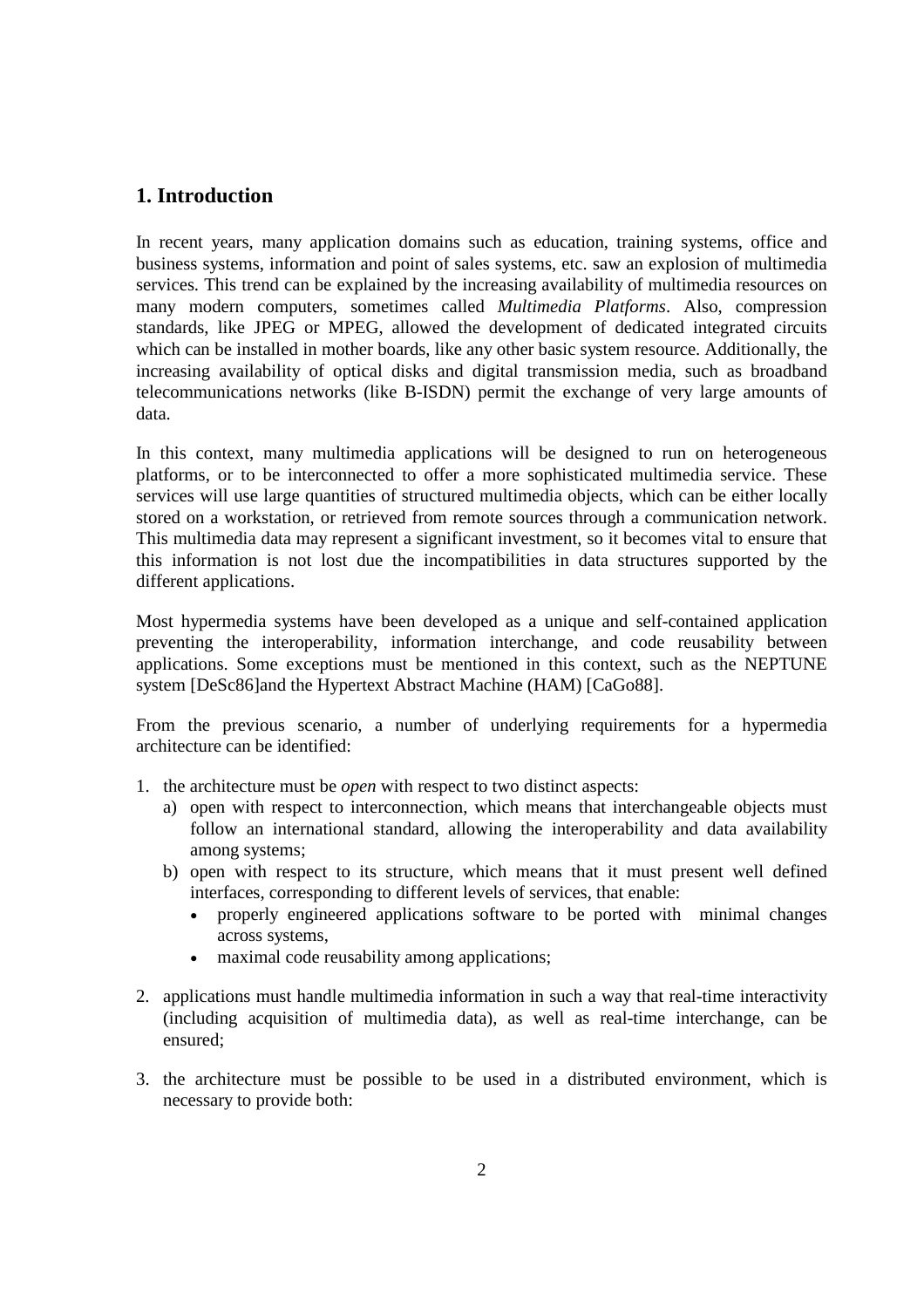- real-time functionality, in spite of the high storage and bandwidth requirements of multimedia information,
- value-added communication services between applications or users, like multimedia messaging services, videophony, teleconferencing systems, etc.

In this paper, we introduce a generic layered architecture for hypermedia systems with four major interfaces. The architecture adequately uses the MHEG proposal to provide the desired independence between hypermedia applications' conceptual models and storage strategies for hypermedia objects. When describing the interfaces and layers, we will focus mostly on the aspects related to object interchange.

We are also working on other aspects, such as system and data management, protocols, storage and retrieval of multimedia objects, spatio-temporal composition of multimedia objects, etc., although we do not address these issues in this paper. They will be treated in more detail in future works.

# **2 - Overview of the MHEG Standard Proposal**

This section provides an overview and summarizes the major objectives of the ISO/IEC JTC1/SC29/WG12 group called the *Multimedia and Hypermedia Information coding Expert Group* (MHEG) [MHEG92].

The first steps towards enabling the interchange of multimedia features were the standardization of still image pictures, audio and video data. However, due to the interactive nature of the applications that manipulate objects of these basic media, it is also necessary to provide a higher level interface between applications and such objects. Within this requirement we include:

- the association between the content and the presentation attributes;
- spatio-temporal synchronization of component objects that will be presented in conjunction;

The MHEG standard defines the coded representation of finite information entities, which are generic final form units of multimedia/hypermedia information that can be used and interchanged in real-time by applications. The multimedia objects defined by the MHEG standard are intended for use in a wide range of CCITT Recommendations, ISO as well as other standards, and user defined architectures and applications.

The specification of the MHEG standard follows the object-oriented approach. Objects classes are defined that correspond to units of multimedia/hypermedia information for interchange purposes. The design of the object classes relies on the analysis of their common behavior, but the final definition is based on the attribute structure of the objects, since this is what allows the interchange of information between systems. It must be clear that the adoption of an objectoriented description does not imply that the development of an MHEG conforming process also has to be object-oriented.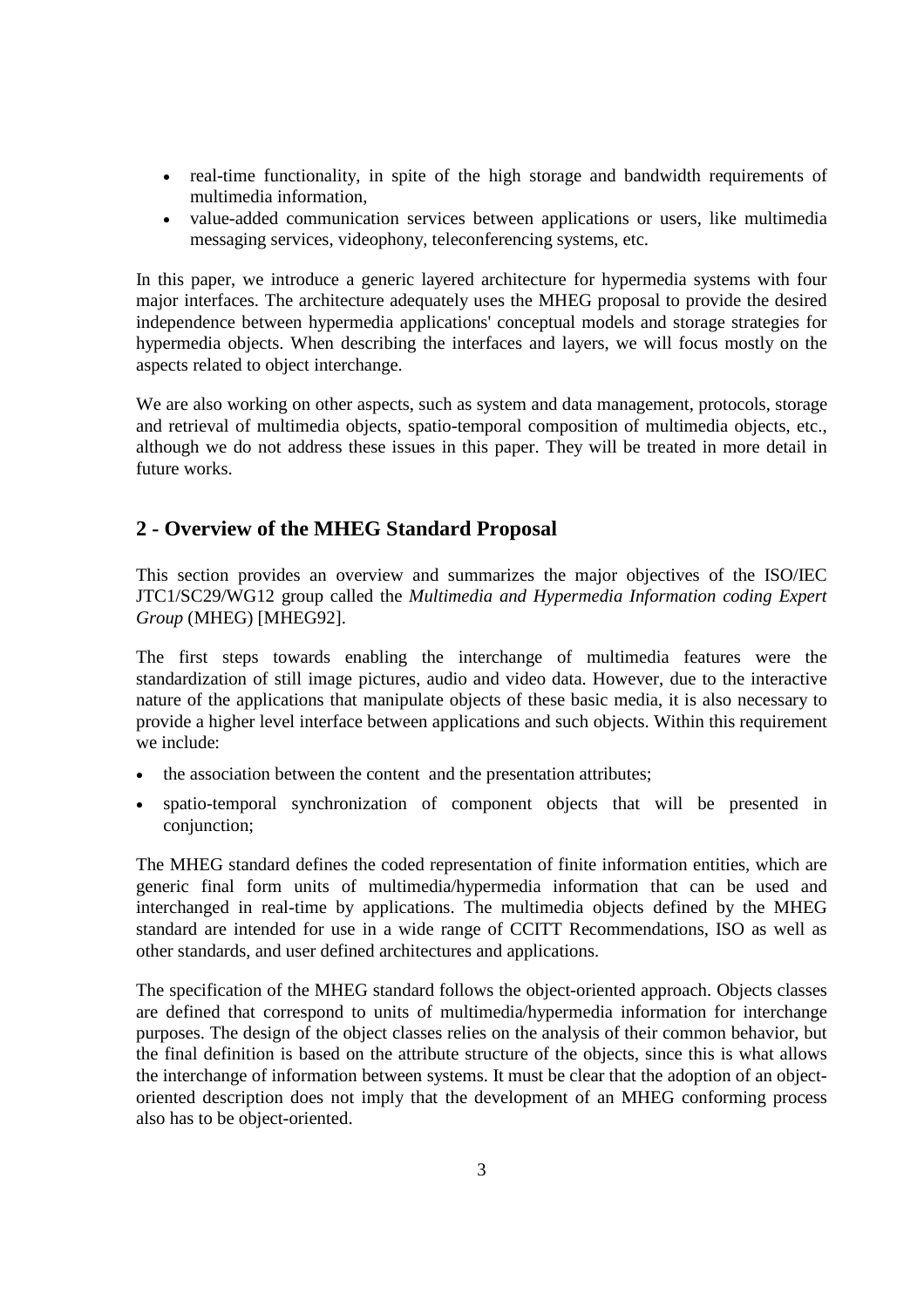The standard provides a description of each class using an *abstract syntax notation*, whose goal is to describe data types in a machine and application independent way. At present, the description of MHEG objects is presented in only one abstract syntax, called *Abstract Syntax Notation One* -- ASN.1, but, in the future, the MHEG committee also plans to provide a description in other notations, such as SGML.

There are many possible concrete representations that can be used to code an object described by an abstract syntax. A data structure coded in a programming language could be used, for example. In this sense, the data objects defined within the application layer can be seen as an internal representation for this description that allows higher layers to use interchanged objects without any knowledge of the *transfer syntax*.

The transfer syntax is a concrete representation for the abstract syntax. Its structure is defined by an international standard, called the *Basic Encoding Rules*, that specify how an object description in ASN.1 is to be coded. Since this syntax is internationally accepted, it can be used to code objects prior to its exchange, allowing the decoding by other end systems and the mapping of object structures in internal representations (such as the data objects in our model see the next section) after their reception.

# **3 - The Hypermedia Layered Architecture**

The hypermedia architecture we describe comprises three layers and four interfaces, as shown in figure 1.



Figura 1 - Layered Hypermedia Architecture

The explanation of the layers and interfaces will be followed by a discussion about object organization.

The *application layer* implements the hypermedia conceptual model. It introduces the *data objects* and *representation objects* and offers two interfaces for hypermedia data manipulation,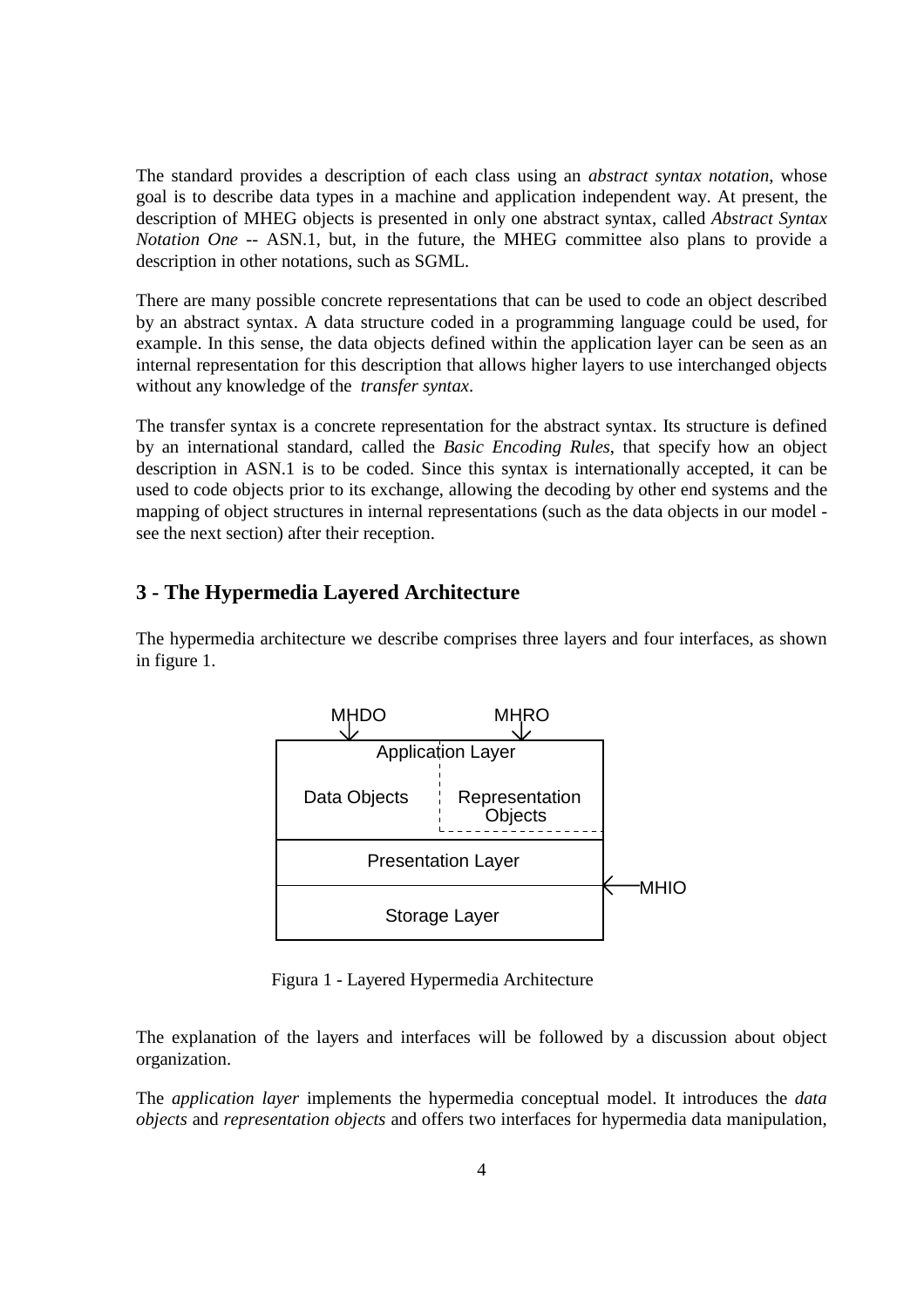called the *multimedia hypermedia data objects* interface (MHDO Interface), and the *multimedia hypermedia representation objects* interface (MHRO Interface), which contain the methods associated with the data and representation objects, respectively, among others. Typical applications will directly use just the MHRO interface, while special applications may use both interfaces.

The *storage layer* implements persistent *storage objects* and offers an interface for hypermedia data interchange, called the *multimedia hypermedia interchangeable objects* interface (MHIO Interface). Special applications and other hypermedia systems may directly use this interface.

The main purpose of the *presentation layer* is to convert to and from the storage format of the data objects used by particular applications and platforms and the coded representation for the multimedia objects defined by the MHIO interface. We note that the presentation layer does not implement any of the methods associated with data objects.

The MHIO interface is the key to providing compatibility among applications and equipments, since it establishes two points at which the storage and the presentation layers must agree: (1) the coded representation for the multimedia objects to be interchanged, which corresponds to the ISO MHEG standard (see section 2); and (2) the messages, requests, confirmations etc., used by these layers to ask for the required object, content or action. These two points together are the subject of the CCITT T.170 series of recommendations (not yet provided) that will include the ISO MHEG standard as its T.171 recommendation.

From the point of view of object organization, the layered architecture dictates the following. A storage object has a unique identifier and a specific type, as well as other attributes. As the name implies, its existence is independent of the execution of a specific application. Storage objects are internal to the storage layer, but their coded representation is available through the MHIO interface.

A data object is created either as a totally new object or as a local copy of a storage object, adorned with new (non-persistent) attributes that are application-dependent. It contains methods to manipulate the new attributes, as well as methods to manipulate information originally pertaining to the storage object, if it is the case. The storage format of a data object corresponds to an internal concrete representation of an MHEG object.

A representation object class is a specialization of a data object class with new methods to exhibit the multimedia data contents in the format most appropriate to that particular use of the data. Representation objects are also directly accessible to the applications and offer, in a sense, different views of data objects.

Therefore, to access multimedia data, an application proceeds roughly as follows. Using query of navigational facilities of the hypermedia system, it first indirectly identifies a persistent object containing the desired data and requests the creation of a data or representation object corresponding to it.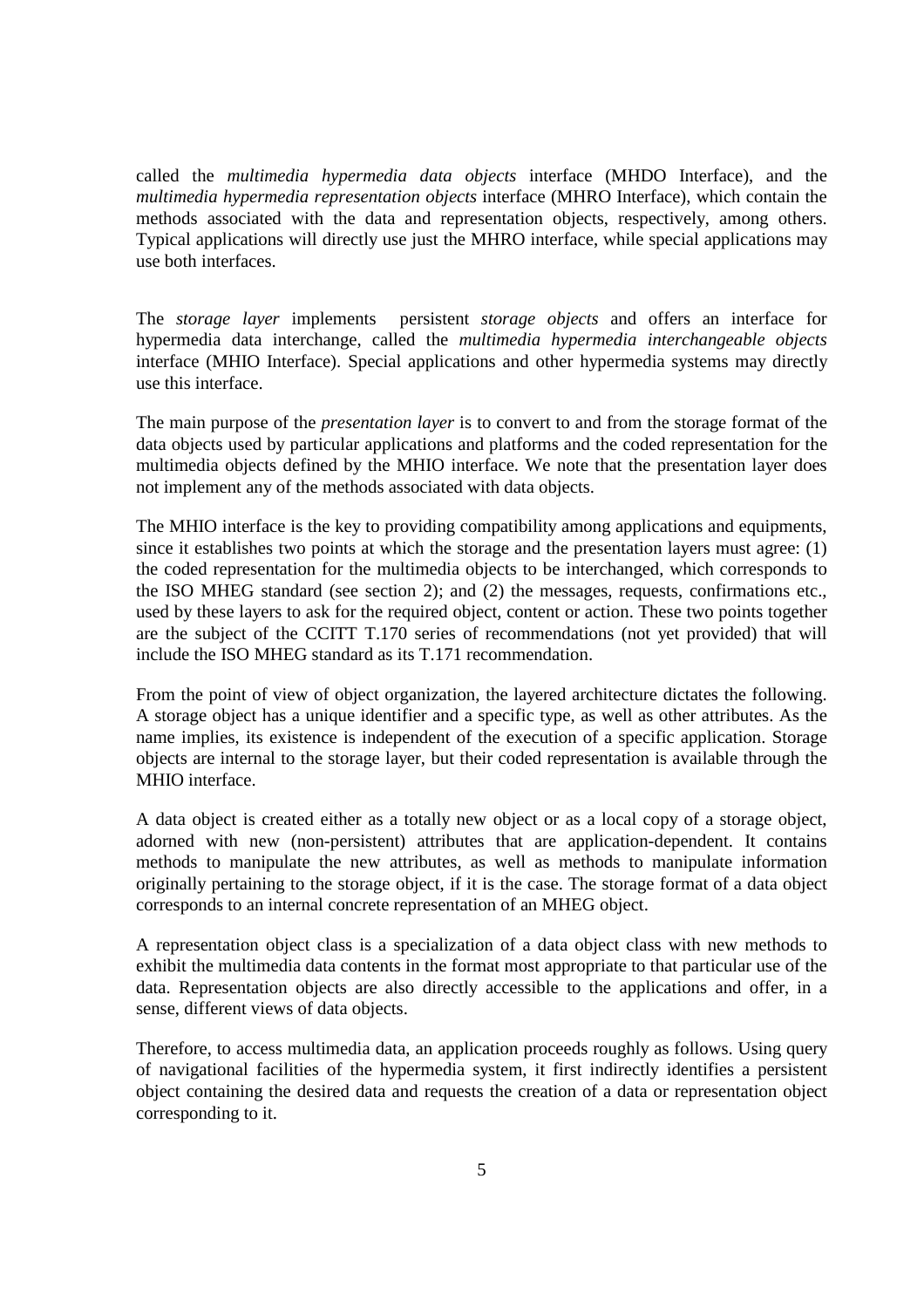The semantics of a particular hypermedia model and the aspects of multimedia data presentation are therefore entirely hidden within the classes of data and representation objects a specific hypermedia system defines. The appendix describes the Nested Context Model [Casa91], which we adopted for the design of data and representation objects in the implementation of our hypermedia system, in conformance with the defined architecture.

#### **4 - Comments on Client-Server Implementations**

The implementation of a hypermedia system based on the layered architecture outlined in section 3 and adopting a client-server architecture may follow several different alternatives. Figures 2 and 3 show a generic model for an implementation that leaves the application layer and the presentation layer on the client side and the storage layer and again the presentation layer on the server side.





Figura 2 - Client Archicteture

Figura 3 - Server Archicteture

At a client, the application and presentation layers have exactly the functionality described in section 3, except that the presentation layer has a sublayer whose function is to fragment and re-assemble the multimedia objects specified by the MHIO interface. A similar observation applies to the server with respect to the storage and presentation layers. In figures 2 and 3, these sublayers are shown in dashed lines inside the presentation layer. The fragmentation and re-assembly of a multimedia object may in fact be quite complex, depending on the implementation of the server and the real time characteristics of its media, regarding data transmission delays, bandwidth and data continuity.

The implementation of the server may vary from purely centralized to completely distributed. A distributed implementation of the server is justified by the bandwidth limitations of storage devices. As a consequence, the storage of multimedia objects may have to be distributed across several storage systems so that, by using parallel retrieval, the real time requirements are met [GRAQ91].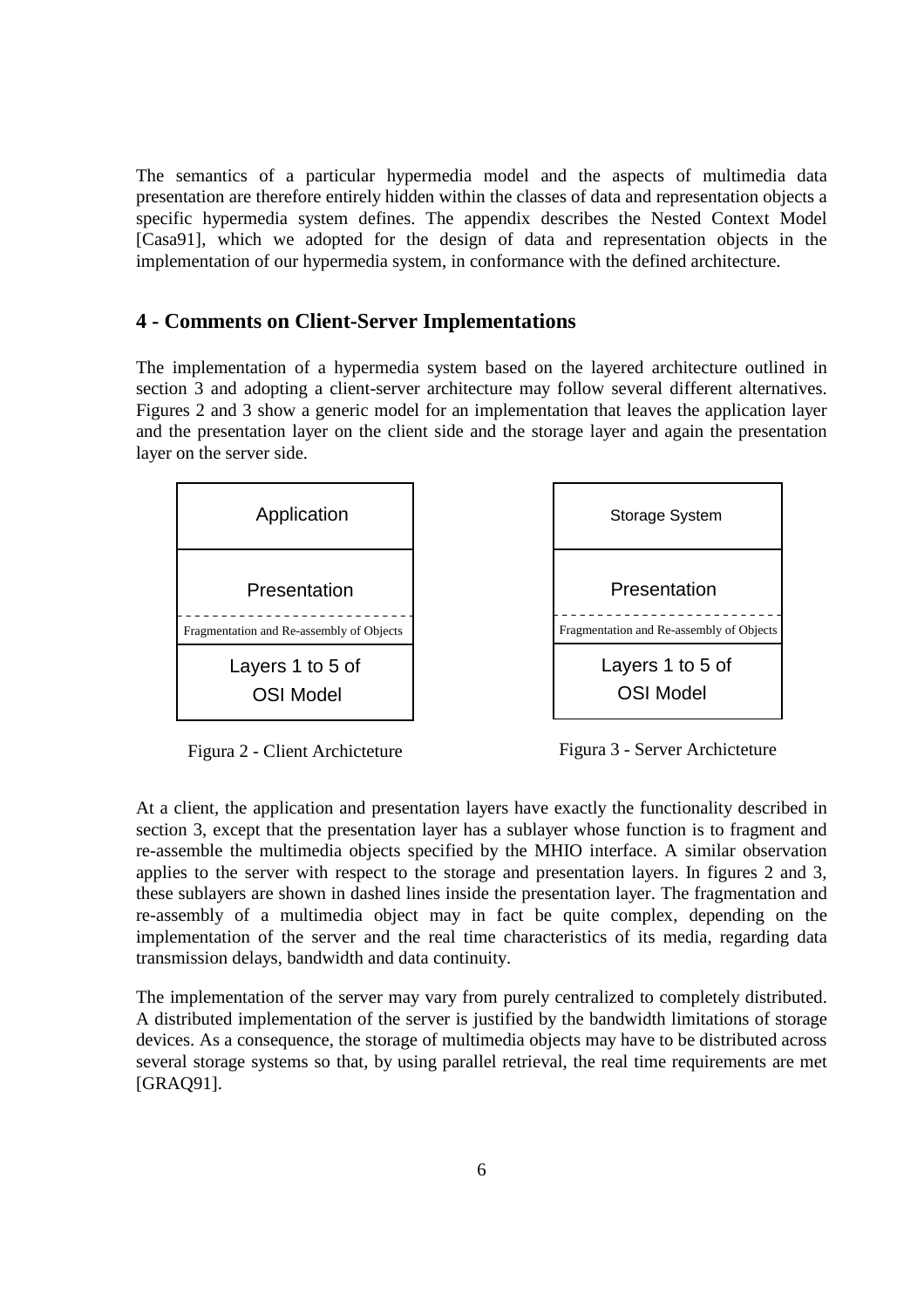In the distributed case,the fragmentation/re-assembly sublayer is essential, both at the clients and at the server, and is managed by the latter. The server has a component, called *hypermedia manager*, that is responsible for the storage of all attributes of the persistent objects, except their data contents, and for the management of the fragmentation/re-assembly process so as to meet the applications' real time requirements. The hypermedia manager may run on a single machine or be distributed over several machines. The other components of the server are responsible for storing the data contents of the multimedia objects, and they may be file servers specialized in storing specific types of media.

## **5 - Conclusions**

We introduced in this paper a generic layered architecture for hypermedia systems that adequately uses the MHEG proposal to provide independence between hypermedia applications' conceptual models and storage strategies for hypermedia objects. The notions of data and representation objects played an important role in this respect. Finally, we briefly explored client-server implementations that follow the layered architecture. The layered architecture and the nested context model are being developed by the Department of Computer Science of the Pontifical Catholic University of Rio de Janeiro and the Rio Scientific Center of IBM Brasil. A single-user prototype system, that follows the nested context model, has been concluded, and a second prototype, that in addition conforms with the MHEG proposal and includes versioning, is nearly completed.

#### **References**

| [ $CaGo88$ ] | Campbell, B.; Goodman, J.M. "HAM: A General Purpose Hypertext Abstract Machine".<br><i>Communications of the ACM, Vol. 31, No. 7. July 1988.</i>                                                        |  |  |
|--------------|---------------------------------------------------------------------------------------------------------------------------------------------------------------------------------------------------------|--|--|
| [ $Casa91$ ] | Casanova, M.A.; Tucherman, L.; Lima, M.J.; Rangel Netto, J.L. Rodriguez, N.R.; Soares, L.F.G.<br>"The Nested Context Model for Hyperdocuments". Proceedings of Hypertext ' 91. Texas.<br>December 1991. |  |  |
| [CCLS92]     | Casanova, M.A.; Cavalcanti, M.; Lima, M.J.D.; Soares, L.F.G. "Versions in the Nested Context<br>Hypermedia Model". Technical Report, Depto. de Informática, PUC-Rio. August de 1992.                    |  |  |
| [Cola92]     | Colaïtis, F. "MHEG, The Future International Standard for Multimedia and Hypermedia Objects".<br>ISO/IEC JTC1/SC29/WG12 N054. October 1992.                                                             |  |  |
| [DeSc86]     | Delisle, N.; Schwartz, M. "Neptune: A Hypertext System for CAD Applications". Proceedings of<br>ACM SIGMOD '86. Washington, D.C. May 1986.                                                              |  |  |
| [DeSc87]     | Delisle, N.; Schwartz, M. "Context - A Partitioning Concept for Hypertext". Proceedings of<br><b>Computer Supporteed Cooperative Work. December 1986</b>                                                |  |  |
| [GoBo87]     | Goldstein, I.; Bobrow, D. "A Layered Approach to Software Design". Interactive Programming<br>Environments. McGraw Hill, pag. 387-413. New York. 1987.                                                  |  |  |
| [GRAQ91]     | Ghandeharizadeh, S.; Ramos, L.; Asad, Z.; Qureshi, W. "Object Placement in Parallel<br>Hypermedia Systems". Proceedings of Hypertext '91. Texas. 1991.                                                  |  |  |
| [Hala $88$ ] | Halasz, F.G. "Reflexions on Notecards: Seven Issues for the Next Generation of Hypermedia<br>Systems". Communications of ACM, Vol.31, No. 7. July 1988.                                                 |  |  |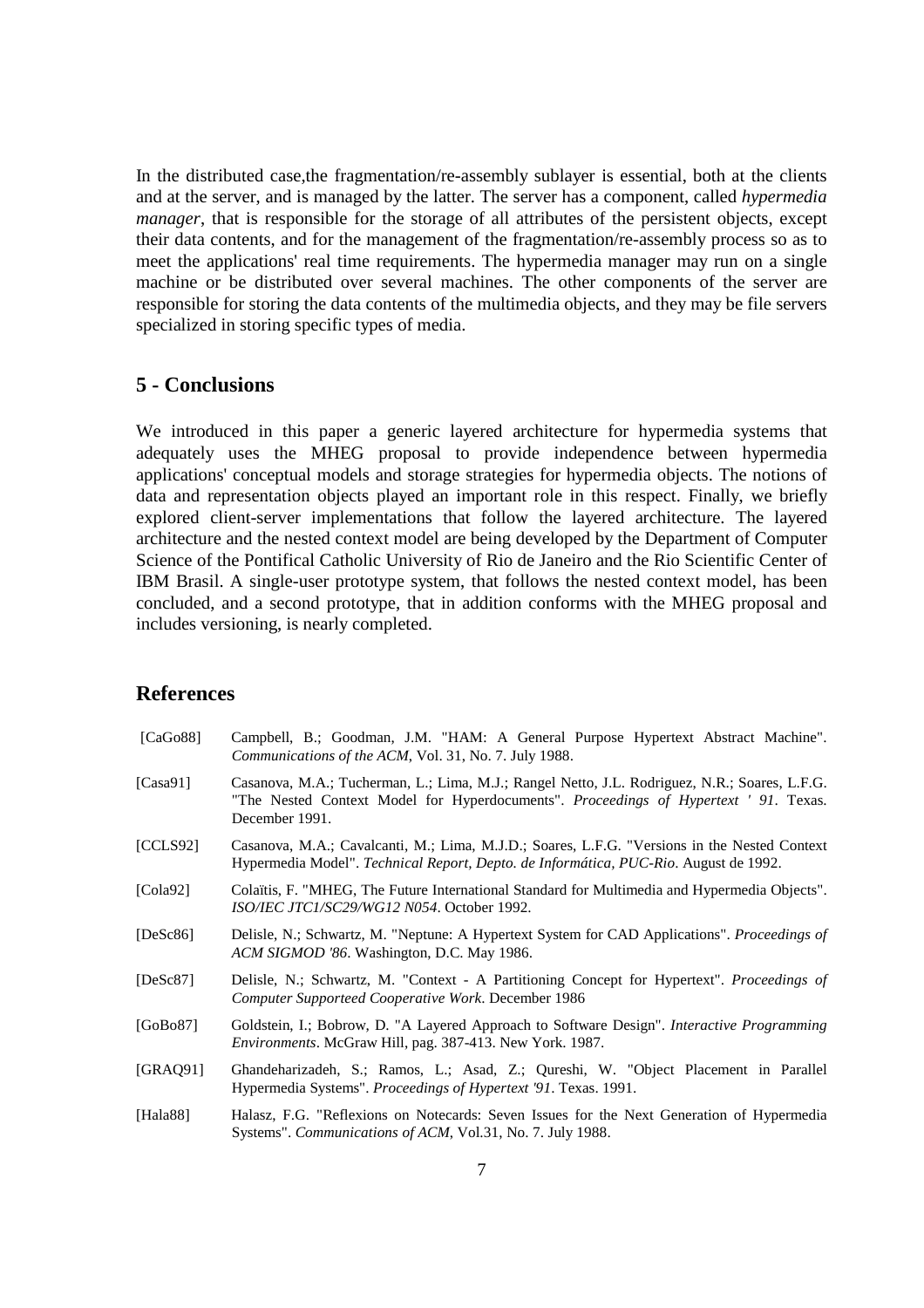| <b>IISO 861</b>                                                                                   | ISO 8879. "Information Processing - Text and Office Systems - Standard Generalized Markup |  |
|---------------------------------------------------------------------------------------------------|-------------------------------------------------------------------------------------------|--|
|                                                                                                   | Language (SGML). 1986.                                                                    |  |
| $\Gamma$ <sub><math>\Gamma</math></sub> $\Omega$ $\Omega$ <sub><math>\Omega</math></sub> $\Gamma$ | ICO 0004 "Information Dreasesing Open Systems Intersecution Specification of Abstract     |  |

- [ISO87a] ISO 8824. "Information Processing Open Systems Interconnection Specification of Abstract Syntax Notation One (ASN.1). 1987.
- [ISO87b] ISO 8825. "Information Processing Open Systems Interconnection Specification of Basic Encoding Rules for Abstract Syntax Notation One (ASN.1). 1987.
- [ISO 88] ISO 9069. "Information Processing SGML Support Facilities SGML Document Interchange Format (SDIF). 1988.
- [KrCo92] Kretz, F.; Colaïtis, F. "Standardizing Hypermedia Information Objects". *IEEE Communications Magazine*. May 1992.
- [Mark91] Markey, B.D. "Hypermedia Marketplace Prepares for HyTime and MHEG". *ISO/IEC JTC1/SC18/WG8 N1312*. June 1991.
- [Meyr86] Meyrowitz, N. "Intermedia: The Architecture and Construction of an Object-Oriented Hypermedia System and Applications Framework". *Proceedings of the Conference on Object-Oriented Programming Systems, Languages and Applications*. Portland, Oregon. September 1986.
- [MHEG92] MHEG. " Information Technology Coded Representation of Multimedia and Hypermedia Information Objects - Part1: Base Notation. *Working Document S.7. ISO/IEC JTC1/SC29/WG12*. November 1992.
- [PuGu91] Puttress, J.J.; Guimarães, N.M. "The Toolkit Approach to Hypermedia". 1991.
- [Soar93] Soares, L.F.G.; Casanova, M.A.; Rodriguez, N.R. "Tratamento de Versões em um Modelo Conceitual Hipermídia com Nós de Composição". *Technical Report PUC-Rio - Departamento de Informática*. Rio de Janeiro. May 1993.

#### **Appendix -- The Nested Context Model**

The definition of hypermedia documents in the nested context model is based on two familiar concepts, node and links. *Nodes* are fragments of information and *links* interconnect nodes into networks of related nodes.

The model goes further and distinguishes two basic classes of nodes, called terminal and context nodes, the latter being the central concept of the model.

Intuitively, a *terminal node* contains data whose internal structure, if any, is application dependent and will not be part of the model. The class of terminal nodes may be specialized into other classes (*text, voice, image*, etc.) as required by the applications.

A *context node* groups together sets of terminal or context nodes, recursively. The concept of context node therefore permits organizing, hierarchically or not, sets of nodes and offers a mechanism to define different views of the same document, tuned to different applications or classes of users.

For example, to hierarchically organize a textbook one may first define a context node *B* that contains a set of nodes standing for the chapters of the book and a set of links indicating the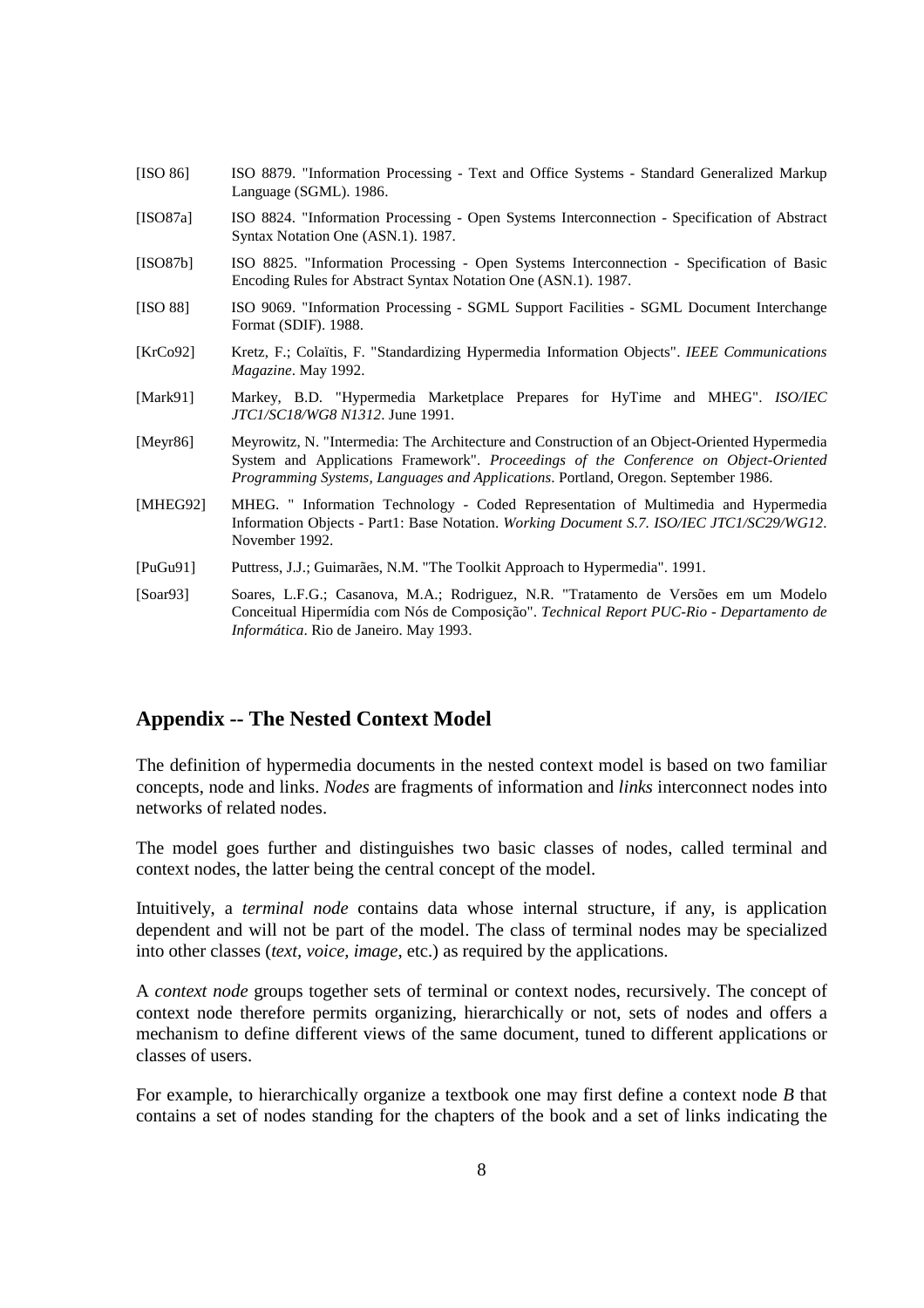chapter organization, which is not necessarily a linear sequence. Similarly, for the i-th chapter, one may define a context node  $C_i$  that contains a set of nodes standing for the sections of the chapter and a set of links indicating the section organization, and so on. Now, as frequently occurs, the authors may define different chapter organizations for distinct classes of users by defining other context nodes containing the same nodes as *B* (the same chapters), but a different set of links indicating the new chapter organization. All such context nodes can be seen as different views of the same book.

The concept of context node generalizes the homonym concept introduced in the Neptune system [DeSc86], which was in turn based on some ideas from PIE [GoBo87]. It also generalizes Intermedia's webs [Meyr86] and Notecard's fileboxes [Hala87].

A *link* basically connects two nodes. Since the content of a node may have an internal structure, that can be arbitrarily complex, links either anchor on whole nodes or indirectly indicate *regions* where they touch the nodes. For example, for text nodes, a region may correspond to a character string within the text, for 2D images, a region may be determined by a pair of coordinates that define a rectangle and, for context nodes, a region may be a displacement, as defined in the next paragraphs..

Each node has a *mask* that acts as the external interface of the node. That is, links will actually refer to regions inside the content of the node indirectly by indexing entries in the mask. Thus, changes to the content of a node do not necessarily propagate to the links that touch the node, if the entries in the mask can be updated accordingly.

To summarize, a node is an object that has a content and a mask, which is a list of regions. The exact definitions of content and regions depend on the class of the node. In what follows, we give more precise definitions for the key concepts of anchor, link and context node.

An *anchor* is a pair of the form  $(M,i)$ , where *M* is a node and *i* is either the null value  $\lambda$ , or an integer less than or equal to the length of the mask of  $M$ , or an anchor  $(N, j)$  such that  $N$  is contained in *M*, in which case *M* must be a context node. We say that *M* is the *base* and *i* is the *displacement* of the anchor.

A *link* contains a pair (*s,d*) of anchors, where *s* is the *source* anchor and *d* is the *destination* anchor of the link. The *end nodes* of a link are the bases of *s* and *d*. A link may have conditions and actions associated with it, as described in the MHEG objects.

A *context node class N* is any class of objects that have one special attribute, CONTENTS, whose values are pairs of the form (*S,L*), where *S* is a set of terminal or context nodes and *L* is a set of links such that their end nodes are contained in *S*. We say that *N* contains each node in *S* and each link in *L*.

For example, let *A* be a context node that contains another context node *B* that in turn contains two nodes, *C* and *D*. Since *B* contains *C* and *D*, a link connecting these nodes may, in principle, be defined in *B* as  $((C,i),(D,i))$ , where *i* and *j* are valid displacements for *C* and *D*. If one wants to create a link in *A* connecting *C* and *D*, he may define the link as ((*B,m*),(*B,n*)) and